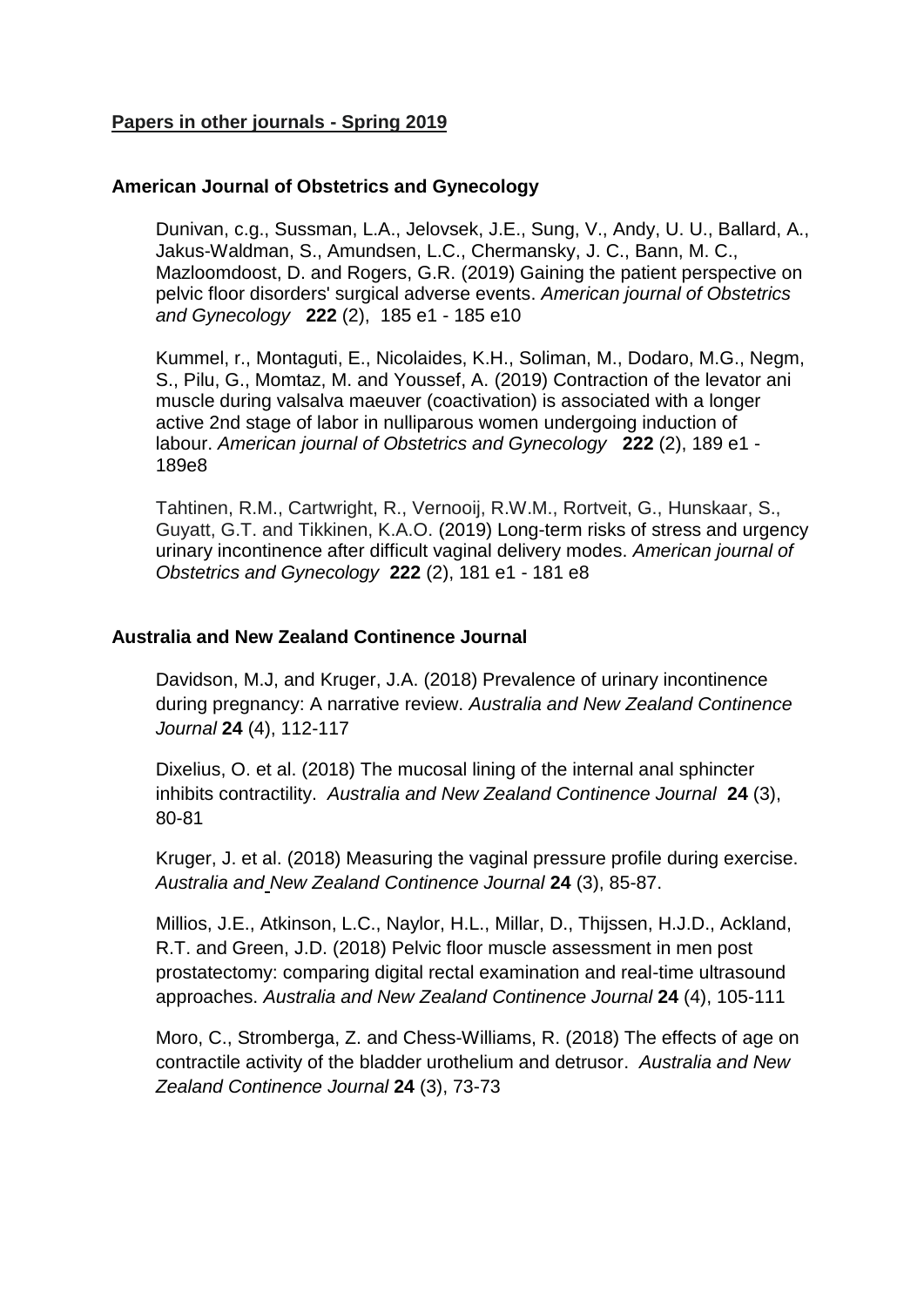Nucifora, J. (2018) Physiotherapy first – improving urogynaecology patient flow and clinical outcomes*. Australia and New Zealand Continence Journal* **24** (3), 90-91

Rose, G.E. and Bower W.F. (2018) Development of a TANGO scoring system*. Australia and New Zealand Continence Journal* **24** (3), 74-75.

Slade, C. S., Hay-Smith, J., Mastwyk, S., Morris, E.M. and Frawley, H. (2018) Barriers and enablers to implementation of pelvic floor muscle training interventions for urinary incontinence. *Australia and New Zealand Continence Journal* **24** (4): pp 118-125.

West, E.G. et al. (2018) Stress causes bladder overactivity in mice: enhanced voiding and detrusor contractility. *Australia and New Zealand Continence Journal* **24** (3), 70-71

## **Nature Reviews Urology**

Clemens, J. et al (2018) Urologic chronic pelvic pain syndrome: insights from the MAPP Research Network*. Nature Reviews Urology* 16, 187-200 **<https://doi.org/10.1038/s41585-018-0135-5>**

### **Neurourology and Urodynamics**

Ali, R.H., Gadallah, N.A., El Zohiery, A.K., Elwy, M. and Seraq, I. (2019) Neurophysiologic study in idiopathic overactive bladder. *Neurourology and Urodynamics* **38** (1), 223-230

Da Silva A.S., Asfour, V., Digesu, G.A., Cartwright, R., Fernando, R. and Khullar, V. (2019) Levator Ani avulsion: The histological composition of this site. A cadaveric study. *Neurourology and Urodynamics* **38**(1), 123-129

Jayadevappa , R., Chhatre, S., Newman, D.K., Schwartz, J.S. and Wein, A.J. (2018)Association between overactive bladder treatment and falls among older adults *Neurourology and Urodynamics* **37**(8), 2688-2694

Patton V., Kumar, S., Parkin, K., Karantanis, E. and Dinning, P.(2019) The relationship between residual sphincter damage after primary repair, faecal incontinence, and anal sphincter function in primiparous women with an obstetric anal sphincter injury. N*eurourology and Urodynamics* **38** (1), 193-199

Pan, H., Bao, Y., Jin, R., Wang, P. and Zhang, P. (2018) The effectiveness of magnetic stimulation for patients with pelvic floor dysfunction: A systematic review and meta-analysis. *Neurourology and Urodynamics* **37**(8), 2368-2801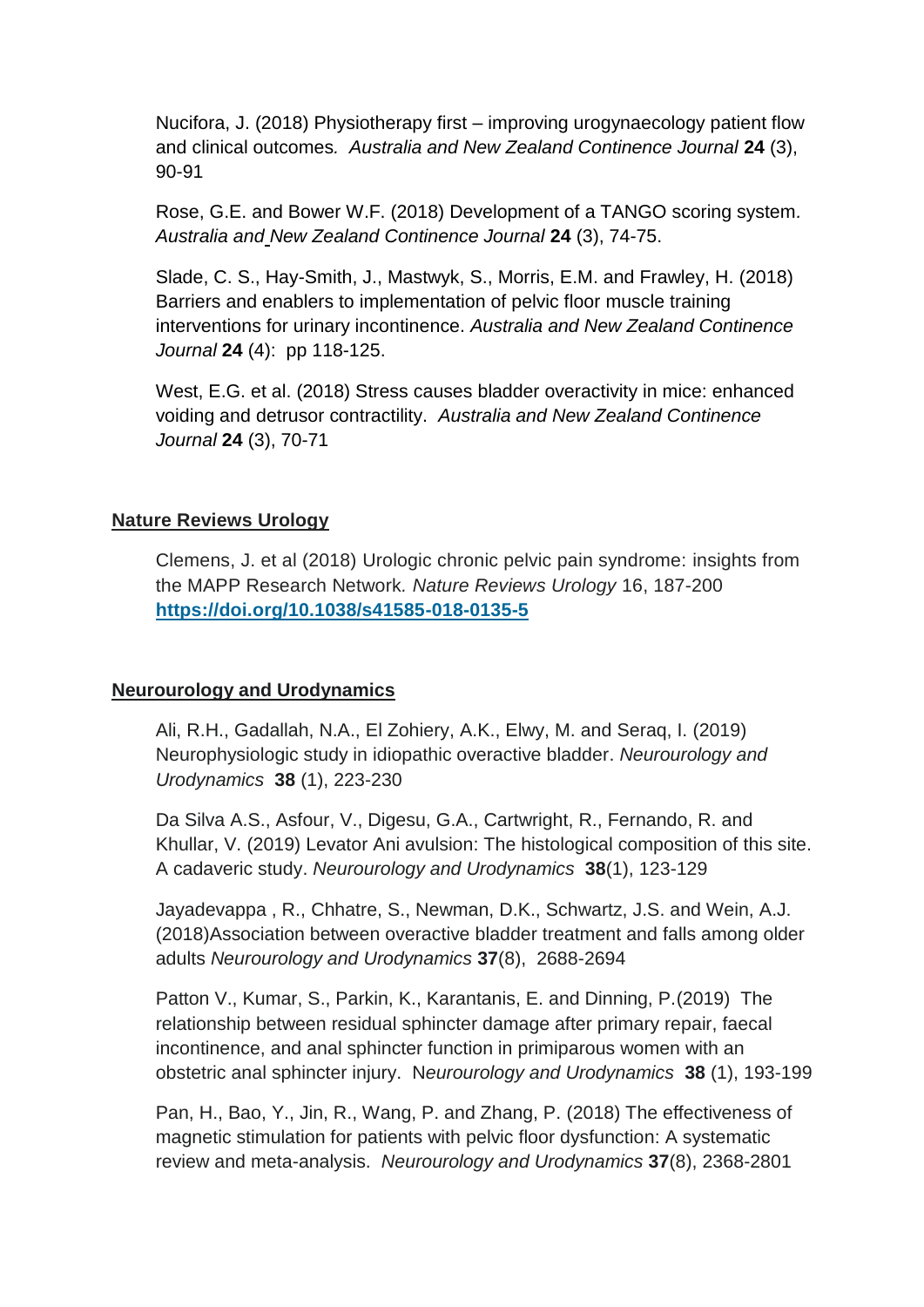Ramirez-Garcia, I., Blanco-Ratto, L., Kauffmann, S., Carralero-Martinez, A. and Sanchez, E. (2019) Efficacy of transcutaneous stimulation of the posterior tibial nerve compared to percutaneous stimulation in idiopathic overactive bladder syndrome: Randomized control trial. *Neurourology and Urodynamics* **38**(1), 261-268

Resende, A.P.M., Bernardes, B.T., Stupp, L., Oliveira, E., Castro, R.A., Girao, M.J.B.C. and Sartori, M.G.F. (2019) Pelvic floor muscle training is better than hypopressive exercises in pelvic organ prolapse treatment: An assessorblinded randomized controlled trial. *Neurourology and Urodynamics* **38** (1), 171-179

Yoshida, M., Matsunaga, A., Igawa, Y., Fujimura, T., Shinoda, Y., Aizawa, N., Sato, Y., Kume, H., Homma, Y.,Haga, N. and Sanada, H. (2019) May perioperative ultrasound-guided pelvic floor muscle training promote early recovery of urinary continence after robot-assisted radical prostatectomy?. *Neurourology and Urodynamics* **38**(1), 158-164

## **Sexual Medicine Reviews**

Cowper, M., Burkett, B.C., Tan, V.L. and Scherzer, N. (2018) Penile stretching as a treatment for Peyronie's Disease: a review. *Sexual Medicine Reviews*  DOI: <https://doi.org/10.1016/j.sxmr.2018.11.002>

# **The Lancet**

Cohen, P., Jhingran, A., Oaknin, A. and Denny, L. (2018). Cervical cancer. *The Lancet* **393** (10167), 169-182.

Devana, S.K., Sharma, A.P. and Thakur, A.. (2018) Stone in urethra causing chronic pelvic pain. *The Lancet* **392** (10154), 1246.

Sandal. J. et al (2018). Patient safety in vaginal mesh surgery. *The Lancet* **392**  (10156), 1370.